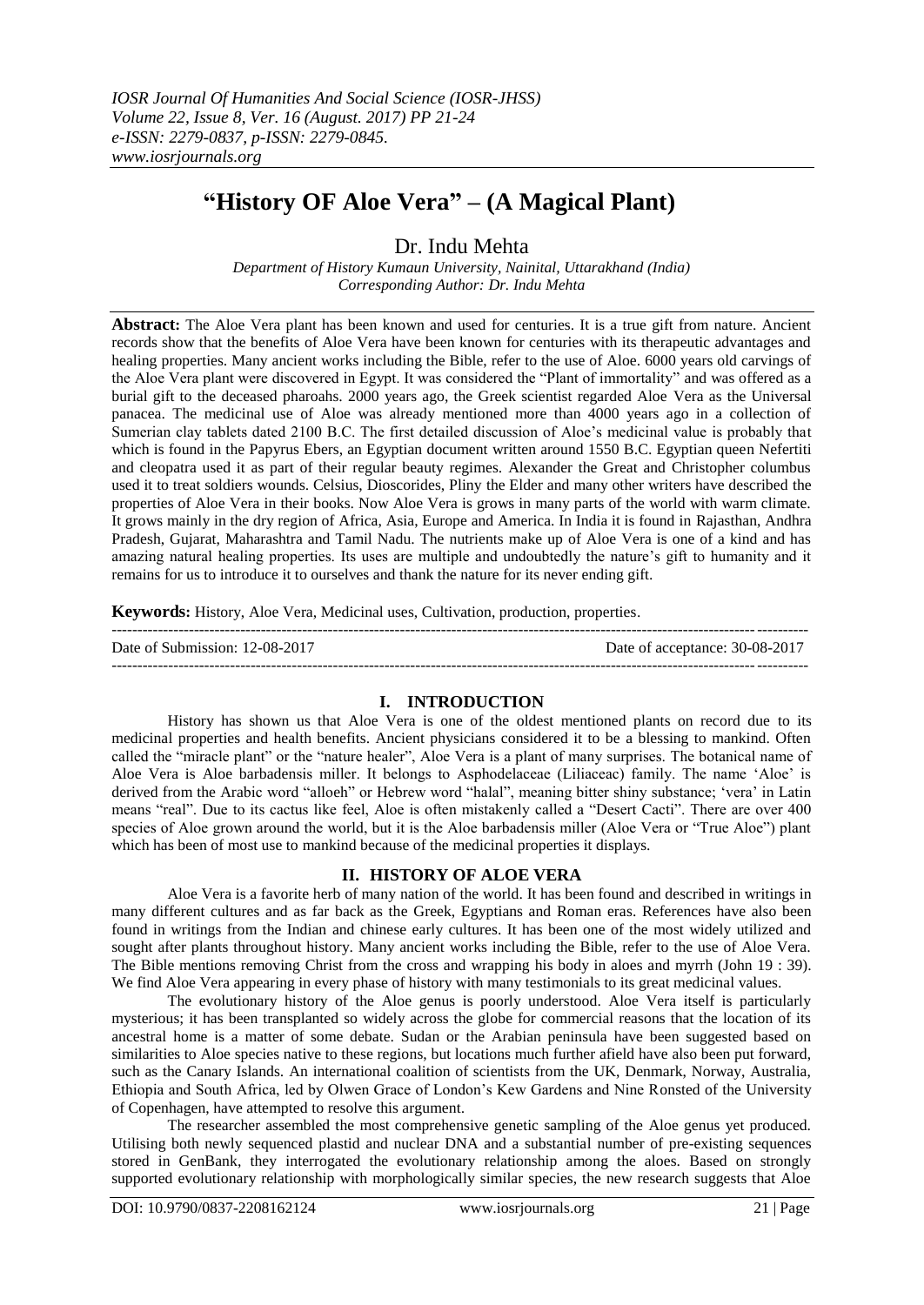Vera originated in the Arabian peninsula. The Arabian peninsula where Aloe very evolved is close to historically important early trade routes between Asia and the Mediterranean. Historical sources suggest Aloe Vera trade routes were well established in the Red Sea and Mediterranean region as far back as the  $4<sup>th</sup>$  Century B.C. Thus Aloe Vera plant has been known and used for centuries for its health, beauty, medicinal and Skin care properties.

The first note of aloe vera is found on the Sumerian clay tablet that date back to 2100 B.C. and was found in the city of Nippur. Tablet have been created at the time of the King of Akkad and talk about the medicinal properties of this plant. The first detailed discussion of Aloe's medicinal value is probably that which is found in the Papyrus ebers, an Egyptian document written around 1550 B.C. This document gives twelve formulas for mixing Aloe with other agents to treat both internal and external human disorders. (Samuel and Ria).

The earliest record of Aloe Vera use comes from the Egyptians. There are records of the Egyptians drawing pictures of Aloe Vera plants on the walls of the temples. Many cultures such as the Egyptians would have even elevated the plant to a 'god - like' status. The healing properties of the Aloe Vera were utilized for centuries earning the name "Plant of Immortality". (Gertrude Baldwin).

The Aloe Vera plant and its derivative products have played a role in medicine and health care dating as far back as the 4th century B.C. when ancient Greek doctors obtained aloe from the island of Socotra in the Indian Ocean. There are also many stories about it – that the Egyptian Queens Nefertiti (1353 B.C.) advertised as "the most beautiful woman who ever lived" and Queen Cleopatra VII (69-30 B.C.) used it as part of their regular beauty regimes and medicines. Supposedly Alexander the Great in 333 B.C. was persuaded by his mentor Aristotle to capture the Island of Socotra in the Indian Ocean for its famed Aloe supplies, needed to treat his wounded soldiers. The ancient Nile Valley civilization of Kemet ("Land of the blacks" now referred to as ancient Egypt which derived from Greek name Aigyptos later Latinized under Roman rule to Aegyptus which derived from the name "Hekaptah" which means "Lands of the temple of Ptah") used Aloe for medical treatments, beauty care and embalming (Manvitha and Bidya, 2014).

King Solomon (971-931 B.C.) highly valued the medicinal properties of this plant, he even grew his own aloe vera. In Psalm 45 : 8 we find the following, "Your clothes smell of myrrh, aloe and cinnamon ......." (Svetlana Pasaric).

Aloe Vera had traveled to Persia and India by 600 B.C. by Arab traders. The Arabs called Aloe the "Desert Lily" for its internal and external uses. They discovered a way to separate the inner gel and the sap from the outer rind. With their bare feet they crushed the leaves then they put the pulp into the goatskin bags. The bags were then set in the sun to dry and the Aloe would become a powder (Gertrude Baldwin).

In chinese culture, aloe vera has been an important ingredient in medical treatments since the times of Marco Polo expeditions. The treatment book of Shi Shen described Aloe Vera as the "Method of Harmony" – the plant played a major role in the everyday life of the Chinese. The Japanese culture also greatly values the also plant. In Japan it was known as the "royal plant", the juice was consumed as an elixir and the samurai used it for embrocations. The Hindu people thought that Aloe Vera grew in the Garden of Eden and named it the "silent healer". The Russians called Aloe Vera "the Elixir of Longevity". The native American Indians used Aloe for its emollient and rejuvenating powers.

In Sanskrit, Aloe is known as Ghrita Kumari, Kumar means girl and it was believed that this plant supplied the energy of youth to women and had a rejuvenating effect on the female nature. In the Hindu culture, the Aloe Vera plant retains an important place among the sacred plants of the Atharva Veda, where it is named – "the silent healer". Ayurveda (the ancient Indian science of health and life considered aloe to be 'Vera rasayana' – the rejuvenator of the organism. According to Ayurveda Aloe Vera contains four flavors – sweet, sour, bitter and astringent (Svetlana Pasaric). In the Indian ayurvedic medicine, also is applied in numerous applications such rejuvenating remedies, for menorrhoea problems and to stabilise the cardiovascular system. Aloe is regarded as the plant of balance between pitta, Kapha and Vata – the Aloe is one of very few plants that hold these qualities. Dioscorides gained most of his knowledge about Aloe Vera from traveling with the Roman armies. He first wrote of it in his "De Medica" in 41-68 A.D. His commentary uses Aloe Vera for boils, healing the foreskin, soothing dry itchy skin, ulcerated genitals, tonsils, gum and throat irritations, bruising and to stop bleeding wounds. Pliney the Elder, a physician from 23-79 A.D., confirmed in his 'Natural History' the discoveries of Dioscorides. The first reference to Aloe Vera in English was a translation by John Goodyew in 1655 A.D. of Dioscorides Medical treatise – 'De Materia Medica' (Davis, RH.).

In the  $7<sup>th</sup>$  century the chinese Materia Medicas wrote of using the Aloe Vera for sinusitis and other skin conditions. "In the 15<sup>th</sup> Century, a time which heralded a massive explosion in exploration by the then leading maritime powers, namely – Spain, Portugal, Holland, France and Britain, it was the Jesuit priests of Spain who were instrumental in bringing Aloe Vera back to the New World as they called it." Many give the Spanish credit for bringing Aloe Vera not only to the New world but passing it on to central America, West Indies, California, Florida and Texas.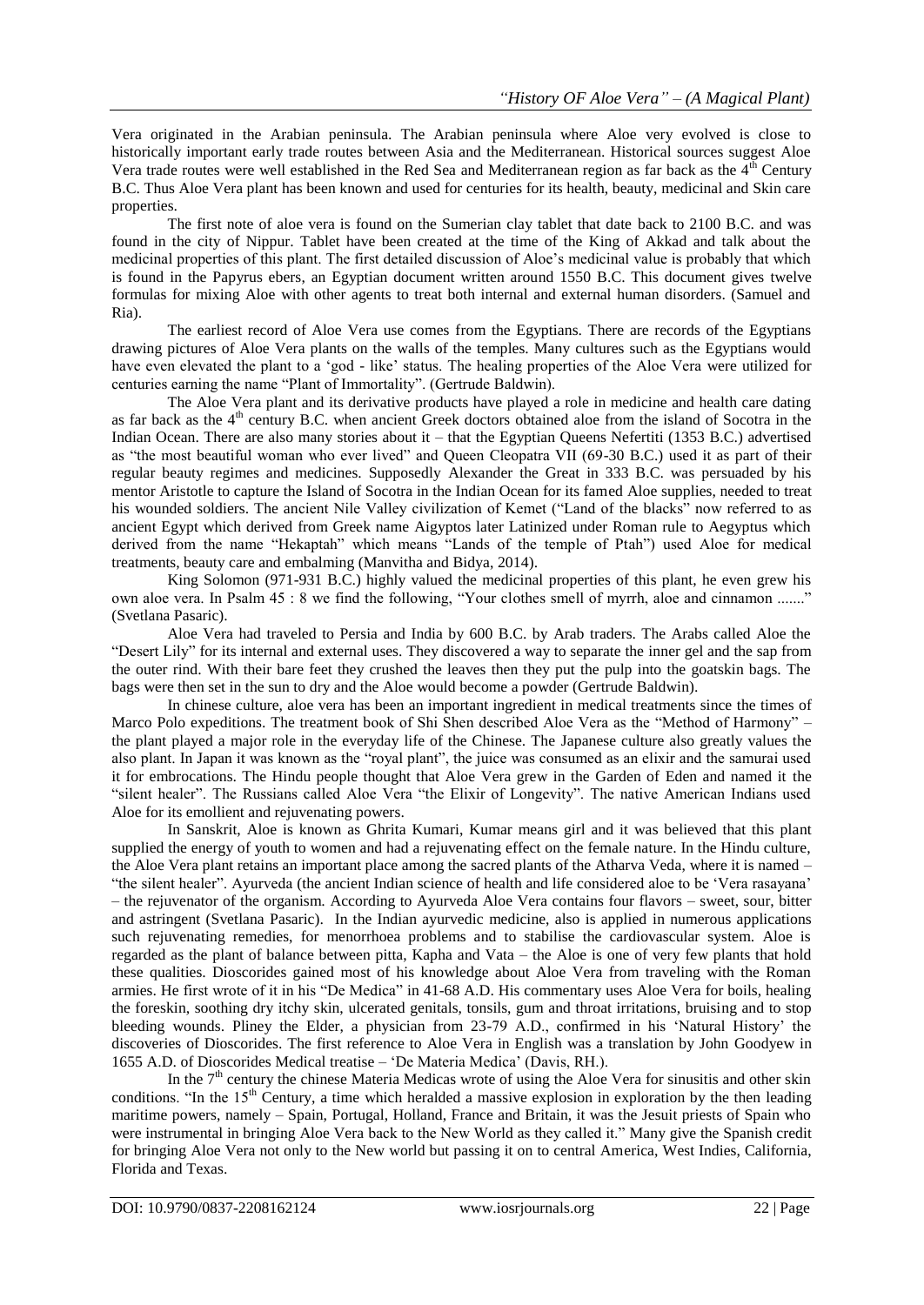Early Spanish missions had padres that would dispense the healing aids. Some padres would carry an Aloe Vera plant up to 50 miles to comfort the sick. Aloes were always found in the mission's yards. During Christopher Columbus second voyage to America in 1494, a letter was written by his doctor, Dr. Diego Alverez Chanca, said, "A species of Aloes we doctors use are growing in Hispaniola" Christopher columbus once said, "Four vegetables are indispensable for the well being of man : wheat, the grape, the olive and Aloe. The first nourishes him, the second raises his spirit, the third brings him harmony and the fourth cures him."

Aloe Vera lost its potency for healing when it started being imported. The pulp worked best when fresh. This hindered Aloe Vera's reputation in the medical community. Europe and North America's Medical profession quit using Aloe Vera and replaced it with drugs. The scientists determined that the oxidation process hindered the healing properties of Aloe Vera. It caused the plant to loose quality and effectiveness, gradually leading to its loss of popularity in areas where it is not grown. In the 1950's many processing techniques were tried but they failed because of overheating the Aloe can cause it to loose its medicinal value.

In 1964 however, Dr. Bill C. coates a practicing pharmacist in Dallas, Texas, USA, became a man with a dream – to make the complete benefits of Aloe Vera available to the world and the millions of people who need it. Convinced the plant's 'Gel' could be extracted and used without losing its potency, Dr. Coates dedicated himself to learning the secrets of the plant's chemistry and to do what no one had ever been able to do in the plants 4100 years plus known history – to extract and naturally stabilize the 'Gel' while preserving its natural healing potency, and in 1968 he succeeded (Manvitha and Bidya, 2014). By the 1970's there was breakthrough in processing techniques and they successfully; stabilized the leaf gel by using natural ingredients and cold pressing. They also found a way to separate the rind and aloin. These new found processing techniques have created a new market for Aloe Vera. Since, then new frontiers have opened for the use of the stabilized Aloe Vera gel in medical, athletics, health and beauty, cosmetics and animal care.

Now Aloe Vera is grown in many parts of the world with warm climate. Aloe Vera is widely used in products for personal care products, cosmetics, detergents and is popular as a dietary supplement. Aloe Vera sales currently support a multi-billion business world wide. For thousands years Aloe Vera was part of myth and legends but today it plays a role to help improve health and nutrition. The nutrient make up of Aloe Vera is one of a kind and has amazing natural healing properties. Today in Japan Aloe Vera is commonly used as an ingredient in commercially available yogurt. There are also many companies which produce Aloe Vera beverages. People in Tamil Nadu, a state of India often prepare a curry using Aloe Vera which is taken along with Indian bread (Nan bread) or rice.

Thus Aloe Vera acted as an old natural remedy that is definitely superior to many synthetic drugs and could be called a 'Modern Miracle Plants'.

## **III. CONCLUSION**

Aloe Vera is a favorite herb of many nation of the world. The Aloe Vera plant and its derivative products have played a role in medicine and health care dating as far back as the  $4<sup>th</sup>$  Century B.C. Through human trade and migration, this plant came to be known throughout the world. Aloe Vera is the most efficacious natural plant used both externally and internally and there are numerous benefits that are derived from this wonderful plant. The health benefits of Aloe Vera have been propagated throughout the world. From the 250 species existing, Aloe Vera is best known for its medicinal properties. It is used for healing different diseases. Today Aloe Vera is grown commercially in different parts of the world to meet the great demand for Aloe Vera gel, juice and latex that have varied applications and uses in the cosmetic, food and alternative medicine industries.

The Aloe Vera plant is grown in warm tropical areas and cannot survive freezing temperature. Farmers in India regularly faces problem like lack of rain, low ground water level, soil degradation etc therefore cultivation of Aloe Vera would be beneficial as it requires minimum usage of water and the returns from it would be more than 50,000 yearly per acre. According to market demand, many processing units have established in the country cultivation of Aloe Vera is expending day by day in the area as it provides quick and regular income to the farmers. Better management can results in much higher income and net profit.

Thus though Aloe Vera has wide spectrum of the properties and uses, but some of them could be myths and some of them could be real magic. In future, controlled studies are required to prove the effectiveness of Aloe Vera under various conditions.

#### **ACKNOWLEDGEMENT**

History of all great works into witness that no great work was ever done without either active or passive support of a person 'surrounding and one's close quarters. I humbly extend my thanks to all close concerned persons who co-operated with me in this regard. Their contributions are sincerely appreciated and gratefully acknowledged.